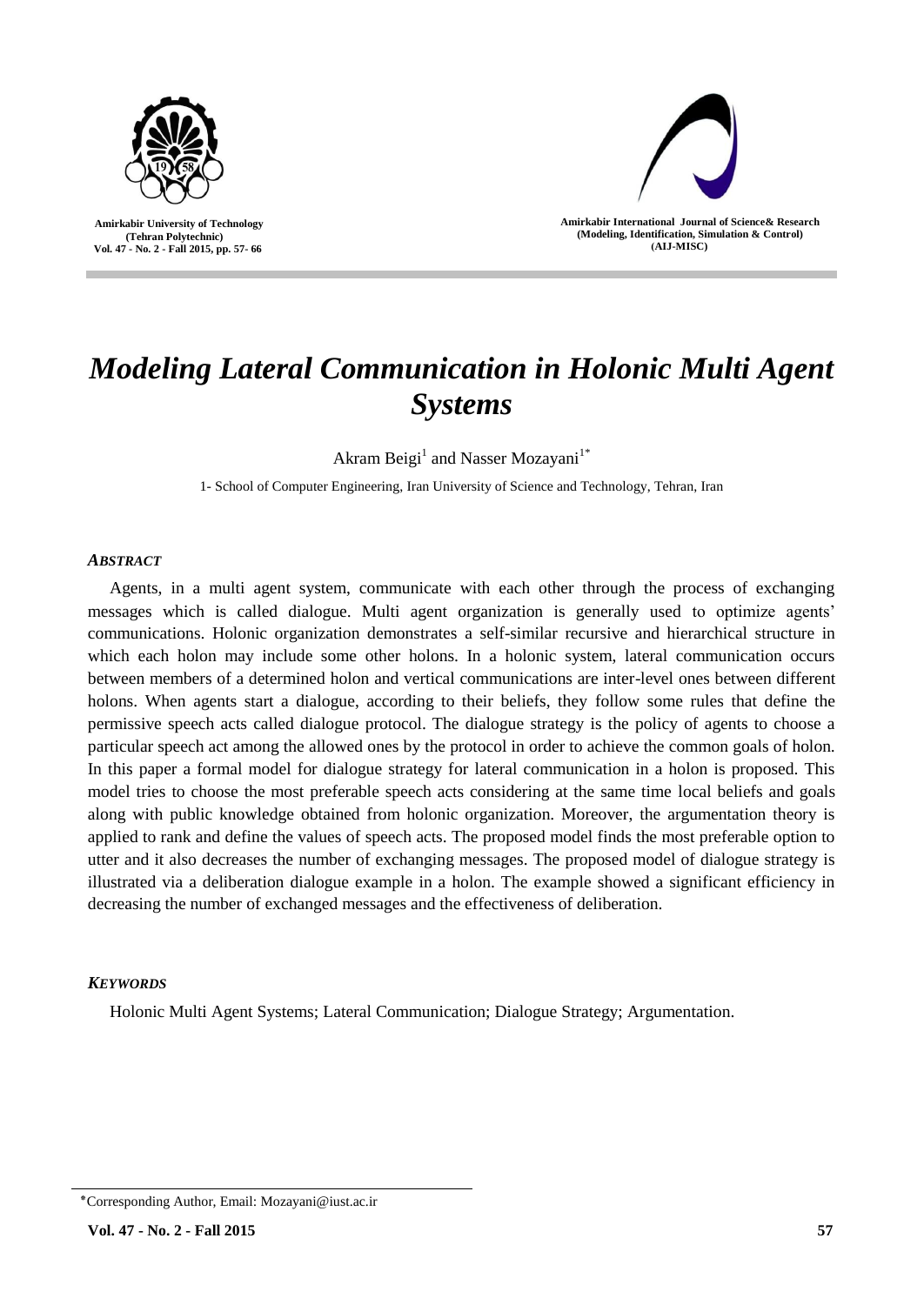## **1. INTRODUCTION**

Multi agent systems (MAS) are composed of some agents communicating with each other to achieve common goals [1]. Various models have been introduced for organization of MAS. The organizational structures can be classified in three main categories: heterarchy, hierarchy and holarchy (holonic). Heterarchical organizations have only one level of organization. In a hierarchy, agents are structured in multiple levels. The holarchy is composed of a hierarchy of autonomous self reliant units which may be composed of some autonomous agents. These units are called holons. Communications in MAS are based on agents' assumptions, beliefs and preferences in order to achieve their personal or shared goals. The organization of MAS can force fully influence some aspects like decision making, agent communications, etc [2]. It specifies the interactions between the agents in a group and may limit the ways of communication. Also multi agent organization is a way to optimize agents' communications. Although organizations affect communication overhead, they can limit the scope of interactions.

The interactions between autonomous agents participating in a MAS organization have been studied in some works. In [3] a message passing protocol is presented for dialogue based teamwork. They consider the sequence transmission problem of one agent to a group of agents. In [4] in order to reduce the number of passed messages between agents, the authors have proposed some rules to adapt a MAS organization. When an agent wants to send a message, it concerns these rules. In [5] they have analyzed the communication topology of MAS in order to reduce the number of exchanged messages. They propose the topology setting based on a redirecting probability in the communication. The aim of their algorithm is to search for an optimal communication topology to avoid a high message passing. In another work [6], a specification of agents' interaction models within an organization has been proposed. The proposed model is a model for multi party communications between the defined roles and groups of agents. This model is very simple and it does not actually consider the communications between groups. In [7], a hierarchical interaction model with two levels is introduced. The problem's space is divided into some partitions and the situated agent in each part form the team related to that part. Each team has a supervisor which manages the agents of its team and dictates the required commands to its team.

Each step of a dialogue is called "move". A typical move contains a speech act and a proper content (if needed). For example in an Auction problem, agent decides whether to Offer or Withdraw. Then if the Offer is selected, the proper content like a price must be presented. Note that Withdraw does not need any content. For making dialogue, agents need dialogue protocol that consists of a set of probable agents' conversations and defines the possible replies for a presented speech act [8]. The protocol that governs an agent typically depends on the role of the agent engaged in a dialogue. Also, in a MAS dialogue, agents choose their proper speech acts among permitted ones by the protocol according to their strategies. A strategy is a set of rules that specify the proper moves to utter according to the agents' goals and characteristics in each step of dialogue [9]. In a MAS dialogue, the agent chooses the appropriate moves among the legal ones defined by the protocol and according to the strategy.

In this paper, we model a communication strategy for interaction between peer members of a holon that are homogenous agents. In other words, in the holonic organization MAS we introduce a strategy which causes sibling agents to have the minimum needed conversations based on their common beliefs and goals. For this aim we apply the argumentation concept to supply this strategy. The main contributions of this paper are as follows:

- Formal modeling of dialogue strategy for a group of agents which have common goals in a holon,
- Introducing and applying the definition of public beliefs of a group of agents that have commitments to satisfy the joint goals of a holon,
- Using preference based argumentation concept to evaluate the possible choices to utter in a dialogue and select the best one.

The remaining of this paper is organized as follows. Section 2 is a brief review on holonic interactions. Section 3 focuses on argumentation based communication. The main idea and the proposed algorithm are described in section 4. In section 5 the proposed method is discussed through a common example of deliberation dialogue. Finally conclusion of the paper is presented in section 6.

# **2. HOLONIC INTERCTIONS**

The structure of holonic organization consists of several holons as sub-structures while it could be a part of greater whole at the same time. In a holarchy, a holon can be seen either as an autonomous, atomic entity, or as an organization of holons [2]. Holons are autonomous, cooperative and re-cursive. Holons demonstrate selfsimilar recursive structure as shown in Fig. 1. Each holon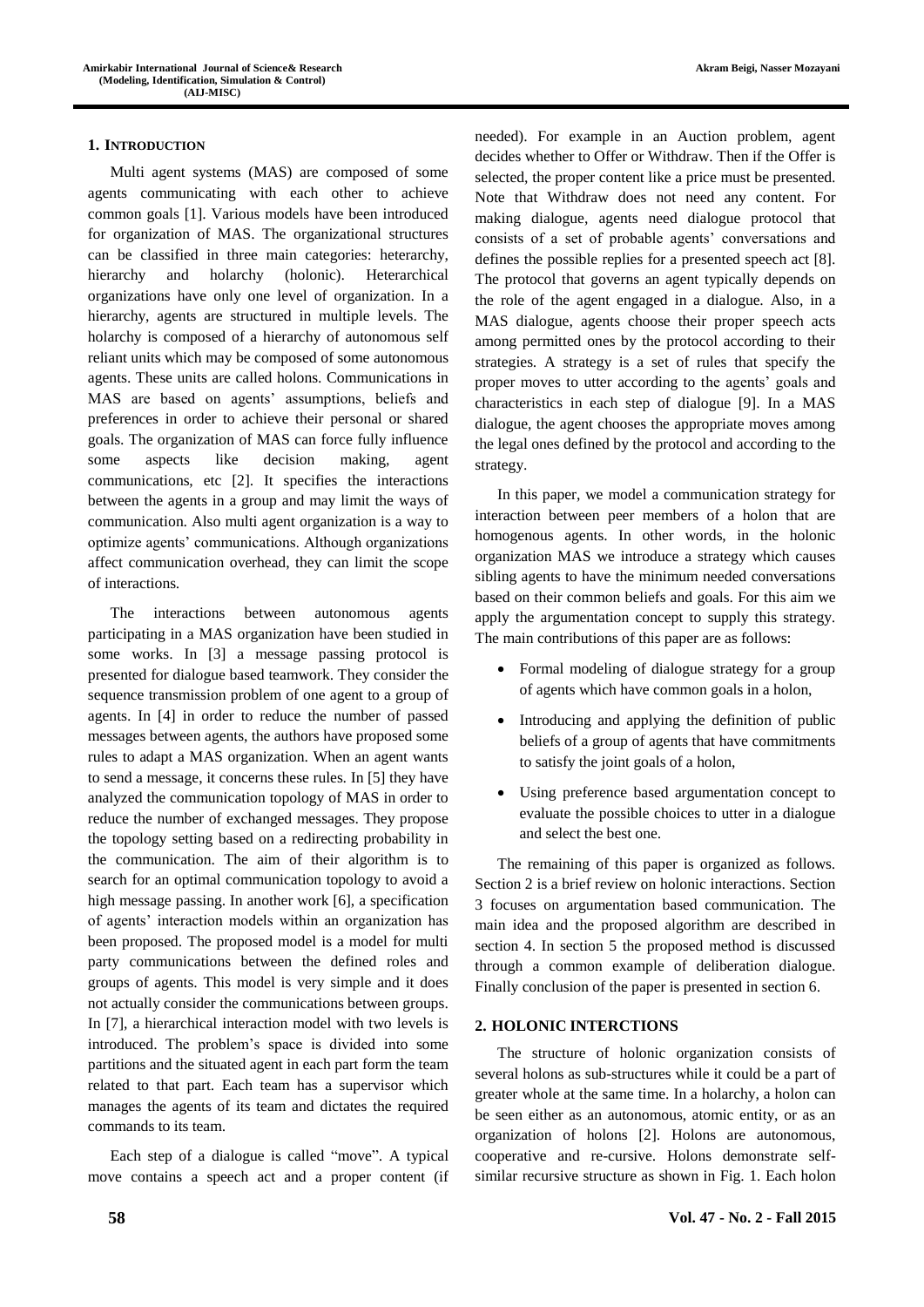is an autonomous actor with its defined principles and goals. However, its goals and strategies are also restricted by its head. The head of each holon manages inter-holon activities and represents the holon to the agent society.



**Fig. 1. Organization of holons in a holarchy with lateral and vertical interaction schema**

There are two types of communications in a holarchy: lateral, when holons of the same levels communicate (the black arrows in Fig. 1), and vertical, when holons of different levels interact [10]. In the first case only the member of a holon can communicate with each other according to their defined goals. In the second type, the head of each holon can interface with other holons. In other words, only the head can communicate with outside of the holon. In this paper, we focus on lateral communication in holonic organization.

In each holon as a part of a MAS organization, dialogue is the flow of exchanged messages with a specific subject directly without engaging several parties of other holons [11]. As shown in Fig. 2, agents in a holon can communicate with each member of its holon laterally. They interact to reach particular objectives of the holon. When an agent wants to interact with others, it chooses a proper speech act according to the protocol and its strategy. Indeed an agent decides to select the best act that can be uttered according to its beliefs to satisfy the defined goals. It can be said that among all allowed speech acts by the dialogue protocol an agent chooses the move to utter and also selects the content of the move if it is needed, based on the dialogue strategy [12].



**Fig. 2. Lateral interactions between agents in the separated holons in a HMAS**

Agents in holonic MAS (HMAS) have implicit or explicit knowledge about their environment as their beliefs. This knowledge might be represented explicitly within a specific agent as the head of holon, or it may be provided implicitly by the local knowledge of each individual agent. Due to the availability of the public knowledge of a holon to all members, we can reduce the volume of message exchanging between communicating agents. The idea is: there is no need to repeat the common information in message passing.

In organized multi agent system, we can separate shared knowledge among agents from the private beliefs. On the other hand, autonomous agents may perceive environments in different ways and despite of being structured in an organization, they have their own beliefs. Argumentation based communication is an adequate approach to resolve the inconsistencies of beliefs [13].

In this paper we propose an argumentation based dialogue strategy for communication between involved agents in a holon which have the same role in an organization. We consider the shared beliefs of the agents and try to remove the needless message passing. In the next section we brief some primary definitions and concepts of argumentation based communication that is applied in our method.

## **3. ARGUMENTATION-BASED COMMUNICATION**

Argumentation is the sequence of putting forward the arguments for or against the propositions by the involved agents and investigating the acceptability results. In this way, each agent represents the statements of what it believes or wants and also the reason of the statements. When an agent wants to utter that the proposition *P* is true, it states *P* is true and it also represents a proof of *P* based on the knowledge that it believes to be true. One justification method is Dung-style argumentation system. In this system the argument  $A_i$  attacks argument  $A_j$  means that accepting  $A_i$  would mean rejecting  $A_i$  [13]. In Dung-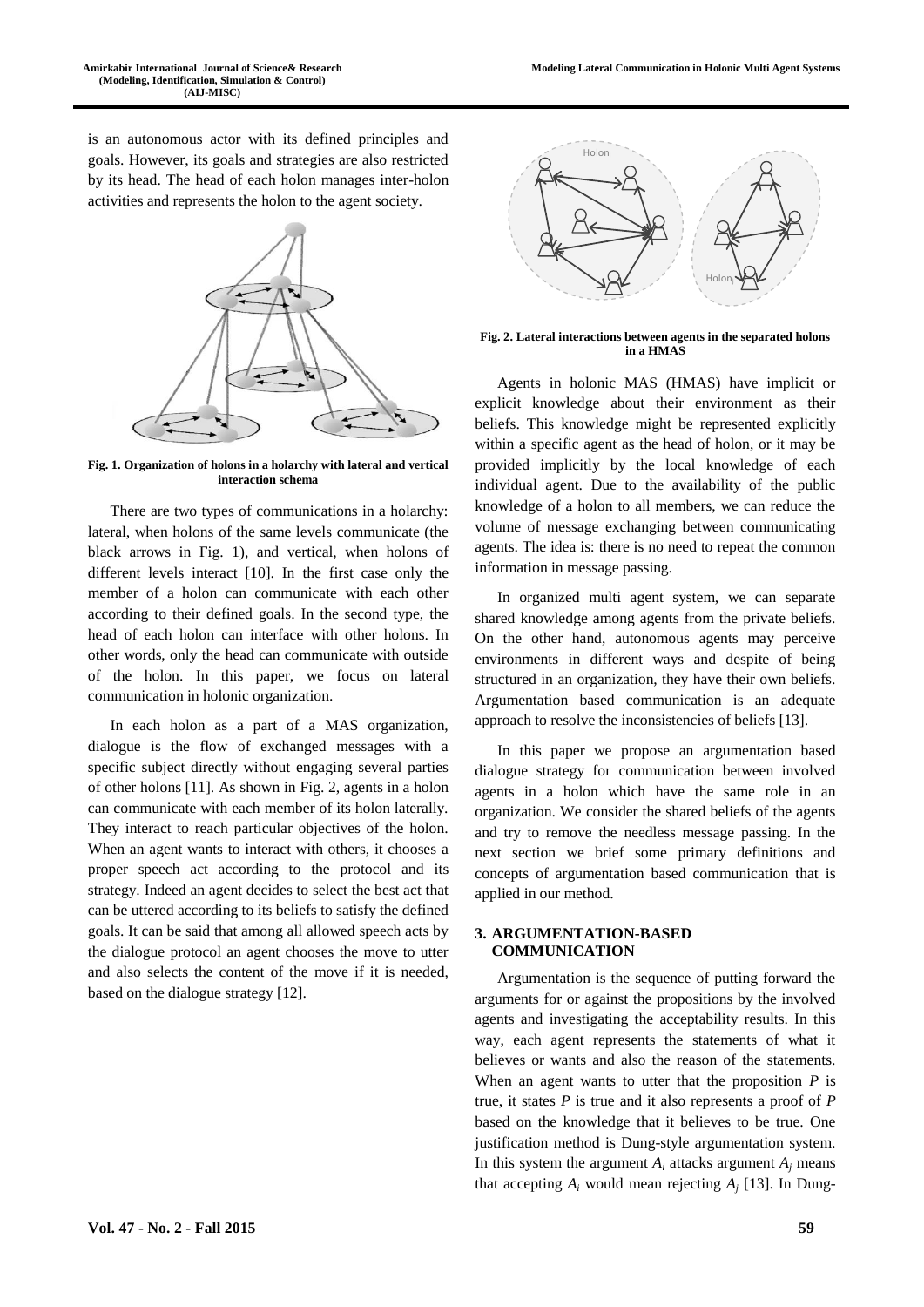style argumentation all attacks have the same equal strength whereas in real-world problems some arguments are stronger than others [14]. In preference based argumentation systems a preference measure is defined that may be specified in various ways like having a higher probability or certainty of corresponding beliefs. Hence, each presented argument has a priority value [15].Argumentation has been considered to model the dialogue between agents. In an argumentation based dialogue, agents exchange both the statements of what they believe or want and the reason of the statements. They construct arguments for and against a particular claim and present those to others [14].

Applying the argumentation to MAS dialogues improves the efficiency of communication [16]. In argumentation based dialogue when an agent presents its argument, the other agents may attack the current argument. Also, a decision making model for taking a proper choice among the presented arguments is needed. Argumentation based dialogue follows these steps: (I) Constructing arguments in favor of or against the presented choices, (II) Determining the strength of the arguments, (III) Comparing decisions on the basis of their arguments, (IV) Specifying the preferences of the choices. A finite dialogue between two agents contains a sequence of dialogue steps (moves) and can be defined as:

$$
(m_0, m_1, \ldots, m_n) \tag{1}
$$

In Eq. 1,  $m_i$  represents an uttered move on the  $i<sup>th</sup>$  turn. The moves contain a speech act and the supporting arguments. For example, in a dialogue between two agents, the moves with even indices belong to the starter of dialogue and the odd ones are related to the other agent. The current move tries to attack the previous move. When it is not possible to present another move to attack the previous one, the dialogue ends. The winner is the speaker of the last move [1].

Suppose that *D* is the set of all speech acts allowed by the protocol:

$$
Moves = \{(a, c) | a \in D \text{ and } c \in Content(a),a, c.: Protocol(pr)\}\
$$
 (2)

In Eq. 2,  $a, c$ : *Protocol(pr)* means that *a* and *c* are allowed by the protocol *pr*.

The agent selects each move based on specified goals and beliefs. The agents have two types of goals: strategic goals and functional goals which correspond to two groups of beliefs: strategic beliefs and basic beliefs of agents, respectively.

The strategic goals are high-level and long term goals which describe the targets of agent and the functional goals support the strategic goals and describe how the agent will achieve them. The strategic beliefs are the meta-level beliefs about dialogue in which the agents are involved. The basic beliefs are about the subject of dialogue and the environment [17]. Agents can select the suitable speech act and the related content according to strategic and functional goals respectively. In the preference based argumentation, the aforementioned goals and beliefs can be presented as weighted propositions. These weights can specify the preferences of so-called goals and beliefs. In the remaining of this section we have presented some essential definitions borrowed from [18] in this regard. Then we introduced our proposed method and some related definitions. It is worth mentioning that, to the best of our knowledge, almost all the previous works including [18] focus on individual utility for each agent in a dialogue while the present work deals not only with individual utility for each agent but also with the utility of a holon. It means that each agent tries to consider its own utility and teammate utilities at the same time. Team utility is a dynamic function determined independently by holonic organization in the form of public knowledge.

Suppose  $\mathcal L$  is a propositional language and the set of well-formed formulas built from  $\mathcal L$  is Wff( $\mathcal L$ ). The sets of goals and beliefs can be presented in the following forms:

$$
B_s = \{(bs_i, \delta_i), i = 1, ..., m \mid bs_i \in Wff(\mathcal{L}) \text{ is a}
$$
  
strategies belief and  $\delta_i \in [0, 1]$  is its certainty  
*level*} (3)

$$
B_b = \{ (bb_j, \rho_j), j = 1, ..., n \mid bb_j \in Wff(\mathcal{L}) \text{ is a basic} \}
$$
  
belief and  $\rho_j \in [0, 1]$  is its certainty level \} (4)

$$
G_s = \{ (gs_k, \lambda_k), k = 1, ..., p \mid gs_k \in Wff(\mathcal{L}) \text{ is a}
$$
  
strategies goal and  $\lambda_k \in [0, 1]$  is its priority  
degree\} (5)

$$
G_f = \{ (gf_i, \gamma_i), l = 1, ..., q \mid gf_i \in Wff(\mathcal{L}) \text{ is a}
$$
  
functional goal and  $\gamma_i \in [0, 1]$  is its priority  
degree\} (6)

In Eq. 3 to Eq. 6, each item has a specific preference which may be different from others. These preference values are linearly scaled between 0 (minimum preference) and 1 (maximum preference). Suppose *B<sup>s</sup> \** ,  $B_b^*$ ,  $G_s^*$  and  $G_f^*$  are the sets corresponding to Eq. 3to Eq. 6, when the preference values are omitted.

As mentioned before, the dialogue strategy is selecting one move among allowed moves and it can be formalized as follows: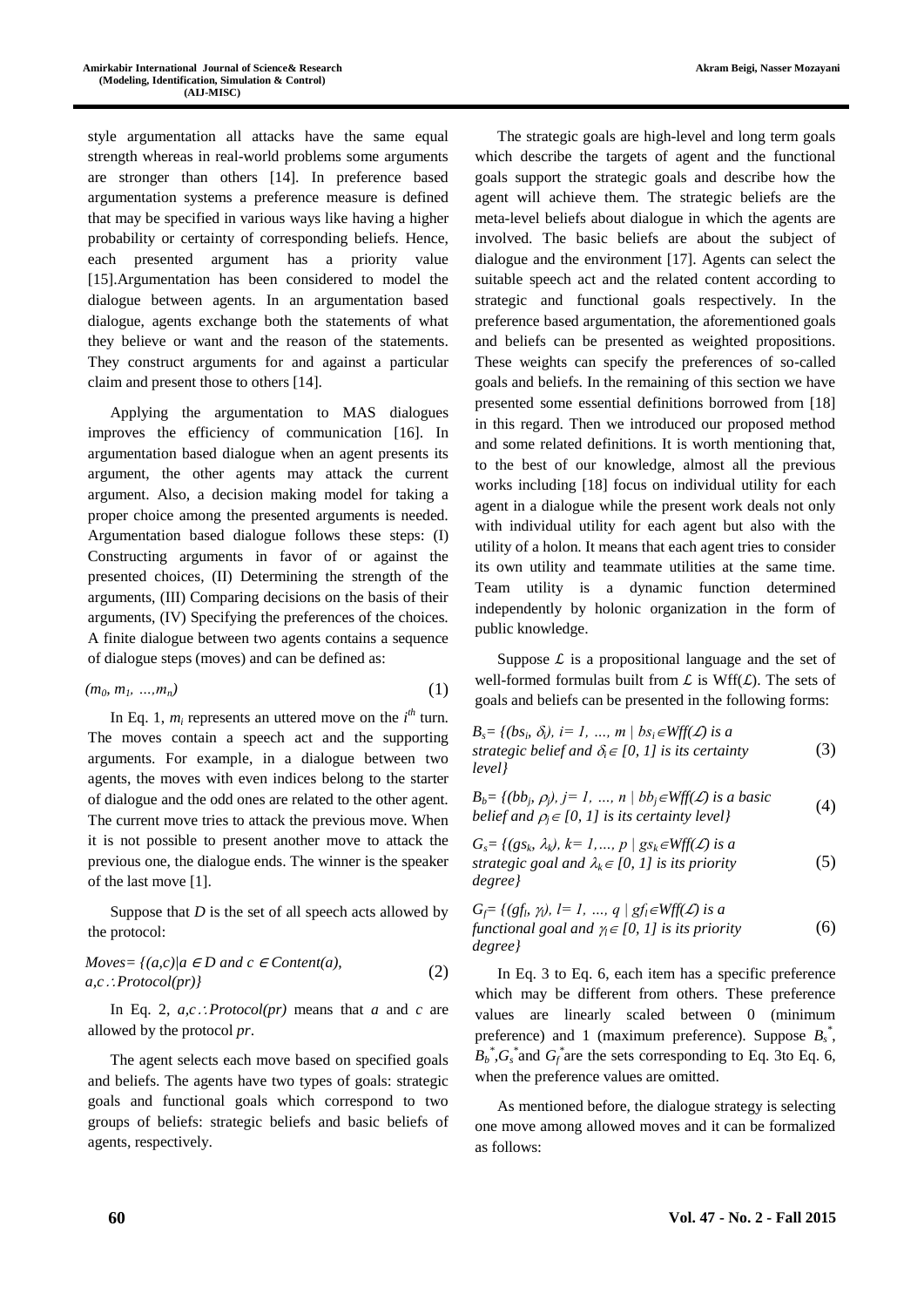Definition 1. Considering the current move (a, c), the strategy is choosing the next move  $(a', c')$  to utter where  $a' \in \text{Replies}(a)$  and  $c' \in \text{Content}(a')$ .

Let  $X$  be a set of choices (acts/contents), then an argument in favor of each individual can be written as follows:

Definition 2. An argument in favor of a choice  $x \in X$  is a triple  $A = \langle S, g, x \rangle$  such that:

- $-S \subseteq B_b^* \cup B_s^*$ ,
- g∈ $G_s^* \cup G_f^*$
- S ∪ {x} is consistent
- $-S \cup \{x\} \rightarrow g$
- S is minimal with the above conditions.

In Definition 2, *S* is the support of the argument, *x* is the conclusion of the argument and  $g$  is the goal that the choice  $x$  is aiming for it. The certainty level and the degree of satisfaction of an argument *A = <S, g, d>*are defined in Eq. 7 and Eq. 8. Also the strength of a given argument is according to Eq. (9).

*Levels(A)= min{* $\alpha_i$  / $k_i \in S$  *and* ( $k_i$ , $\alpha_i$ ) $\in B_b \cup B_s$ },  $S \neq \emptyset$ *<u><i>1*</u> *S* = ∅ (7)

 $Weights(A) = \beta$  with  $(g, \beta) \in G_s \cup G_f$  (8)

*Strength(A)=<Levels(A), Weights(A)>* (9)

The concept of strength of arguments is used to compare them with each other. One way to define the comparison relation is as the following definition:

Definition 3. If A and B are two arguments, we can define the preference relation  $\geq$  on them, whereas  $A \geq B$ (means A is preferred to B), iff min {Levels(A),  $\text{Weights}(A) \ge \min \{ \text{Levels}(B), \text{Weights}(B) \}.$ 

The relation  $\geq$  is reflexive and transitive. Also we can define the preference relation on the conclusion of the arguments (set of choices) as:

Definition 4. If X be the set of possible decisions,  $x_1$ ,  $x_2 \in X$  and Arg(x) denoting the set of arguments which are in favor of x, then the relation  $\nabla$  can be defined on X, where  $x_1 \nabla x_2$  if  $A \in \text{Arg}(x_1)$  such that  $\nabla B \in \text{Arg}(x_2)$ , A  $>$  $R$ 

The relation  $\nabla$  is reflexive and transitive and it is used to define a pre-order (complete or partial) arrangement on

the set of possible choices. Also we define the priority of a move as follows:

$$
priority(move) = min{ priority(act),priority(content)}
$$
\n(10)

#### **4. PROPOSED DIALOGUE STRATEGY**

In HMAS, an agent commits itself to accept the holon goals and accept constraints of its capabilities to act or to communicate according to the capabilities of the holon [10]. Agents choose the speech acts to utter based on their knowledge and the preferences in order to achieve their goals and optimize their benefits [19]. The agent's information of its state and the environment are defined by the belief model. In a holon, some knowledge and the public beliefs of agents are shared and are accessible to all members of the holon [2].Through a dialogue between agents of a holon, there is no need to exchange lots of these shared knowledge. While in the common dialogue strategy, this public knowledge may be exchanged between members frequently.

We propose a method that reduces the volume of exchanged message using the intersection of public beliefs. In the proposed model for dialogue strategy, when an agent wants to utter a move, it also considers the supporting arguments which are in the set of public beliefs. A schema of a dialogue strategy model in a holon is depicted in Fig. 3.



**Fig. 3. Model of dialogue strategy in a holon**

In the proposed model, when the agents want to communicate with each other, they choose the best move to utter according to Definition 1.

Consider the holon  $H_i = \langle A, C_i \rangle$  that is the set of holon's commitments and  $A = \{A_1, A_2, ..., A_n\}$  is the set of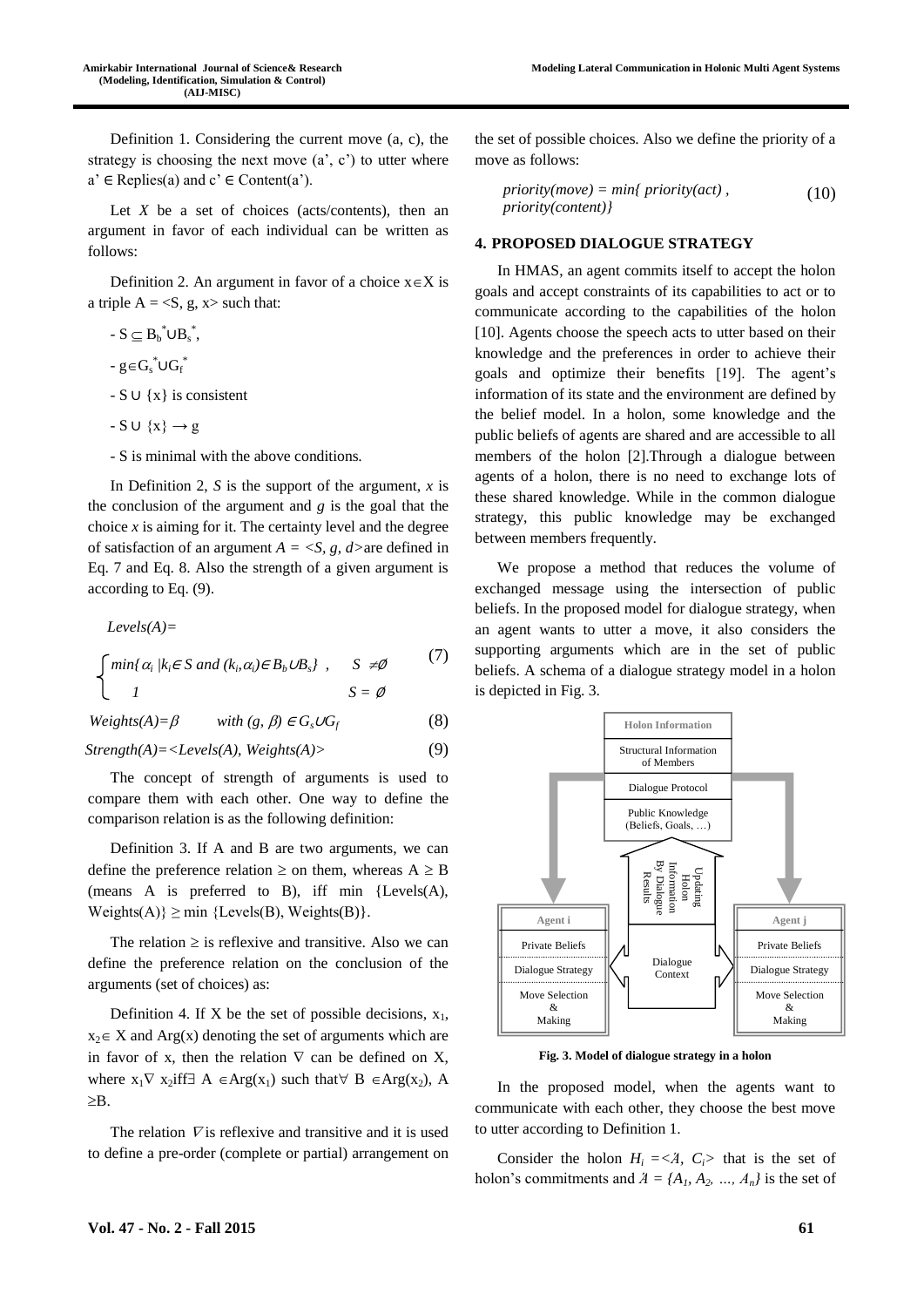**Akram Beigi, Nasser Mozayani**

members. The set of public beliefs of holon is defined as follows:

Definition 5. In holon  $H_i = \langle A, C_i \rangle$  that contains n members, the set of public beliefs  $B_{ph}$  is:

- $-B_{ph} = \{(bp_m, \mu_m), m=1, ..., z\}$
- $bph_m \in \bigcap_{1 \leq i \leq n} B_{Ai}^*$

 $-\mu_m = \min\{\alpha_i \mid (bph_m, \alpha_i) \in B_{Ai}, i=1,\ldots, n\}$ 

$$
-B_{Ai}=B_b(A_i)\cup B_s(A_i)
$$

$$
-B_{Ai}^* = B_b^*(A_i) \cup B_s^*(A_i)
$$

In a dialogue, the beginner makes the first move according to its goals and preferences considering the dialogue protocol. Also other agents choose their replies according to the protocol and their preferences.

The members of a holon have some common goals  $(G_H)$  but each one of them may have different beliefs or the same beliefs with various certainty levels. Thus, when an agent wants to make a proper move, it focuses on strengths of the supporting arguments of the possible move.

According to argumentation based dialogue, each move tries to attack the previous ones. Also if an agent fails to dispute the truth proposition, it must accept it [1]. Therefore, if a move has been selected considering the public beliefs as supporting arguments, the next moves have less chance to attack it. In this way considering the public beliefs causes a reduction in the volume of needed communications. In other words, when the supporting arguments of current move are subsets of the public beliefs the chance of acceptance of it by the other agents will increase.

In the proposed model, some of plausible moves have a higher popularity compared to others. Suppose  $B_p^*$ defines the public beliefs of a holon without weights, we can define this popularity metric:

Definition 6. For  $A_i$  a member of the holon H, Let D be the collection of speech acts allowed by the dialogue protocol and S containing the supporting arguments in favor of the move m, we call m is popular if:

 $-m = (a, c), a \in D$  and  $c \in Content(a),$ 

$$
-S\subseteq B_p^*,
$$

- S is minimal.

Based on Definition 6, we can rank the plausible moves at each step of a dialogue as follows.

Definition 7.  $A_i$  a member of the holon H, If M is the set of plausible moves,  $m_1$ ,  $m_2 \in M$ , and Arg(m) denotes the set of arguments which are in favor of m, then the relation " $\blacktriangleleft$ " can be defined on M, where m<sub>1</sub> $\blacktriangleleft$  m<sub>2</sub> means the priority of  $m_1$  is greater than or equal to  $m_2$ , iff any of the following conditions are satisfied:

- m<sub>1</sub>, m<sub>2</sub> are popular, and  $\exists A \in Arg(m_1)$  such that  $\forall B$  $\in$  Arg(m<sub>2</sub>), A  $\geq$ B

- m<sub>1</sub>, m<sub>2</sub> are not popular and  $\exists A \in \text{Arg}(m_1)$  such that  $\forall$  B  $\in$  Arg(m<sub>2</sub>), A  $\geq$ B

-  $m_1$  is popular and  $m_2$  is not popular.

According to Definition 7, an agent is willing to select the move with high preference (in terms of certainty level or priority degree of supporting arguments and beliefs). The move with supporting arguments that are approved by other agents has more priority. Hence, the property "*popularity*" has a significant role in dialogue strategy in a holon of agents. The following definition determines the preference:

Definition 8. The best response to a given move (a,c) is move m = (a',c') whereas  $\forall m_i \in M$ , m  $\blacktriangleleft m_i$ .

Based on these definitions, we propose dialogue move strategy in a holon which is shown in Fig. 4. This algorithm is introduced to compute the proper move in each step of a dialogue.

*Algorithm. Computing the next move (DialogueHistory, CurrentMove (a, x), Bph, Ak, BAk, GP) begin ACT\_set= ComputeReplies(a, Bph \* ) ifACT*  $set = \emptyset$  then *ACT\_set= ComputeReplies(a, BAk \* ) ifACT\_set =* ∅ *then return(error) for each acti*<sup>∈</sup>*ACT\_set do begin*  $CONT_i$ <sub>*\_set* =  $ComputeContents$   $(act_i, B_{ph})$ <sup>\*</sup></sub>  $ifCONT_i<sub>i</sub>$ *set =*  $\emptyset$  *then*  $CONT_i$ <sub>*\_set* =  $ComputeContents$   $(act_i, B_{Ak})$ <sup>\*</sup></sub>  $ifCONT<sub>i</sub>$ *set =*  $\emptyset$  *then begin Movei= ( acti, ? ) preference(Movei)= ComputePreference( acti, 1) end else begin*  $Move_i = (act_i, Best(CONT_i, set))$ *preference(Movei)=ComputePreference( acti, Best(CONTi\_set)) end ifMoveiDialogueHistory MOVES\_set=Add(Movei) end DialogueHistory=Add(Best(MOVES\_set)) return Best(MOVES\_set)*

**Fig. 4. The proposed algorithm for holonic next move computation**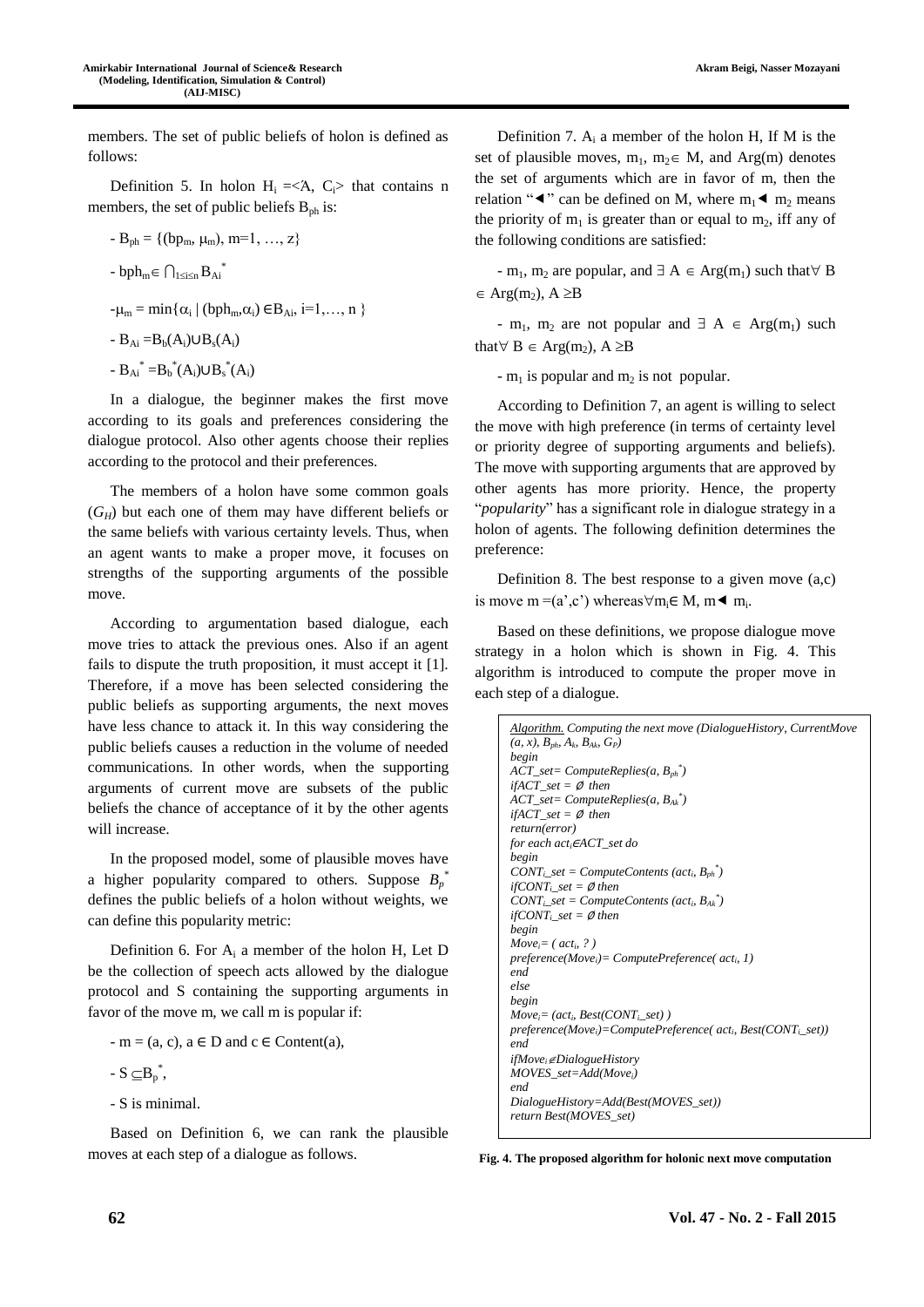In the proposed model considering the history of current dialogue in a holon, we compute the next move selection with popular supporting arguments in each step of dialogue. Considering the dialogue protocol and the defined goals and beliefs of agents the model evaluates the preferences of allowed acts and their proper contents and returns the more preferable.

When an agent in a holon takes the turn to respond a given current move, the algorithm searches for speech acts which are allowed by the protocol and are supported by public beliefs in order to satisfy the defined goals of the holon and not rejected in a history of dialogue. In other words, the algorithm lists the possible options which have some supporting arguments among the public beliefs of the holon. If there is not a proper move, the algorithm searches for the allowed replies supported by own private beliefs of the agent.

The model evaluates every item in the list of possible moves and returns the most preferable move to utter using a preference based selection method. The preference of each pair of act and content is computed according to the priority degrees and certainty levels of the defined goals and their related beliefs. In the proposed model, the function *Best()* computes the preference of a move according to Eq. 10 and returns the proper one.

Note that, when the strategic and functional goals are not compatible, the model returns no valid item. It means that there is no rational choice.

## **5. ILLUSTRATION THROUGH AN EXAMPLE**

In this section, we study a common example of deliberation dialogue in a holon to illustrate the effectiveness of the proposed model [20]. Deliberation is a kind of cooperative dialogue between agents. It occurs when agents need to reach an agreement on a specified subject or make a joint decision [21]. Through the dialogue, one agent proposes the option that it believes in. Other agents may have different interests and beliefs. Thus, if the option is desirable to others, they can support it and when the option is undesirable, they can reject or ask about the support of the presented option. An agreement is reached when an option wins.

We apply a deliberation example [22] between agents of a holon. In a holon, agents have some common beliefs and goals. Also they may have some private and different beliefs and aims. But in the holonic organization all the member of a holon must be committed to the holon's goal.

For example, suppose three agents  $\{A_1, A_2, A_3\}$  in a holon need to decide where to go for dinner. They

cooperate to aggregate on a joint decision while they have different beliefs and also different food desires. The agents can propose their proposals or consider other agents' proposals according to their goals and beliefs until reaching an agreement. Agents can assert their arguments in favor/against an action or pass their turn with no action. The dialogue protocol and the set of replies for each speech act can be stated by the following:

- *propose*: to assert an action or positive argument in favor of an action. The set of its replies contains: *refuse*, *pass.*
- *refuse*: to assert a negative argument against the last proposed action. The set of its replies contains: *propose*, *pass*.
- *pass***:** to pass the turn without saying anything (also this means agreeing with the last proposed action). The set of its replies contains: *propose*, *refuse*, *pass*.
- Suppose  $A_1$  is the beginner of the dialogue then  $A_2$ and  $A_3$  have the next turns, respectively. Therefore, the dialogue starts with assert of an action by  $A_I$ then  $A_2$  and  $A_3$  present their replies alternatively until reaching an agreement or when the dialogue ends.
- The holon's strategic goals are to minimize the deliberation time and also to respect the food tastes of members. While the agents want to enjoy the food, they cooperate to select a no restricted one. Therefore, the strategic beliefs are uttering the '*propose*' instead of '*refuse*' which leads to less waste of time for deliberation. Thus, in response to a presented proposal, other agents will '*refuse*' if only they have some arguments against the presented option. If they have some arguments in favour of it or they have no arguments in favour/against, they will choose '*pass*' to utter. The strategic goal and the strategic belief are written in formal as:

 $G<sub>s</sub> = {min-time, 0.8}, (selfishness, 0.7)$ 

 $B_s = \{$ (propose  $\rightarrow$  min-time, 1), (pass  $\rightarrow$  min-time, 0.8), (refuse  $\rightarrow$  selfishness, 0.8)}

Agents want their foods to be tasty and healthy to enjoy their dinner, but they have various preferences in choosing tasty or healthy or both. The functional goals and basic beliefs are as follow:

 $G_f = \{ (enjoy, 0.8), (healthy, 0.6) \}$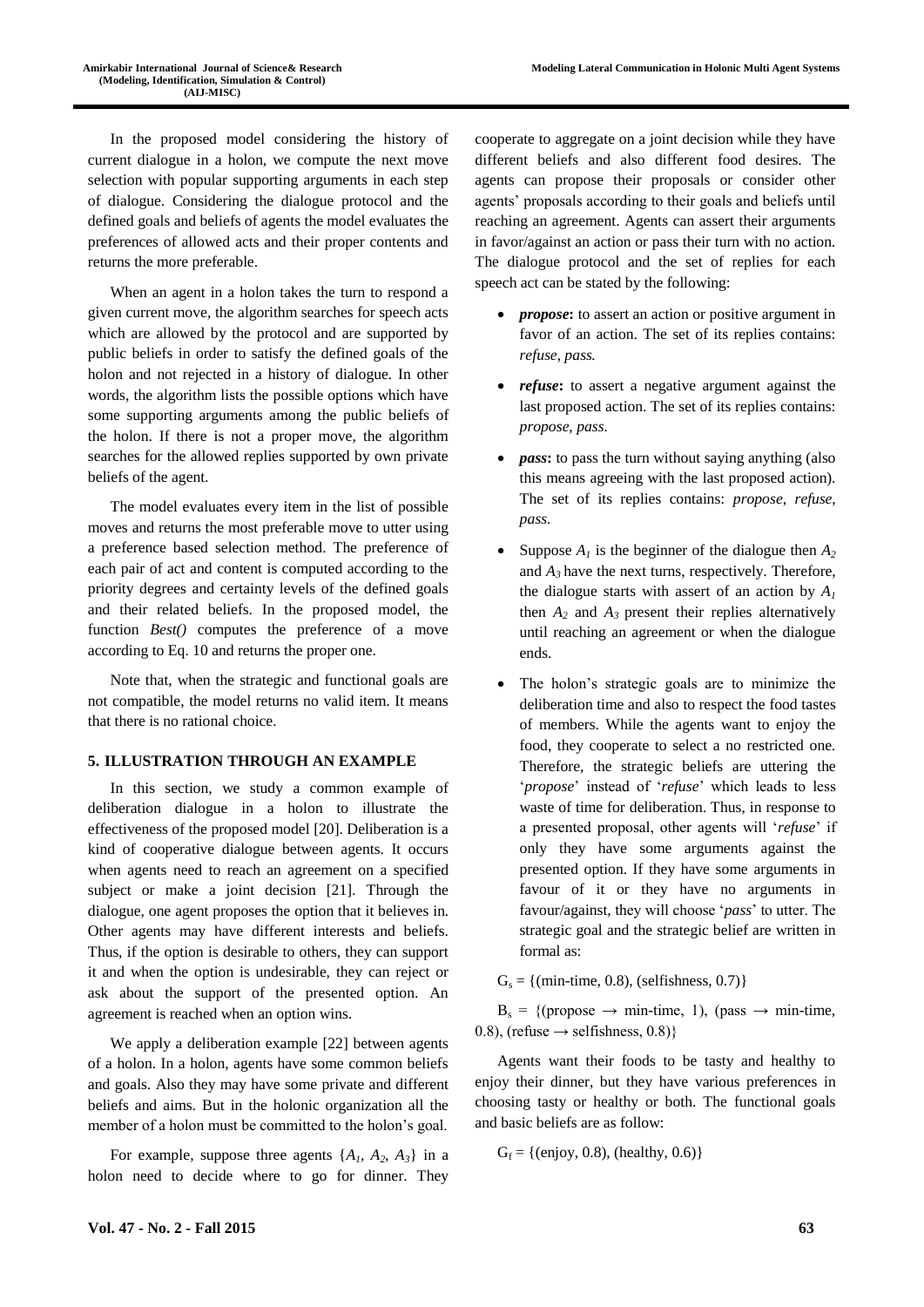$B_{b1} = \{$ (Pizzeria (pizza pepperoni)  $\rightarrow$  tasty, 1), (TGI Friday's (lasagna)  $\rightarrow$   $\neg$ low-calories, 1), (TGI Friday's  $(soup) \rightarrow low-calories, 1$ , (TGI Friday's  $(soup) \rightarrow task$ , 0.6), (tasty $\rightarrow$  enjoy, 1), (low-calories  $\rightarrow$  healthy, 0.8)}

 $B_{b2} = \{$ (Pizzeria (pizza pepperoni) ∧ topping (dull)  $\rightarrow$  $\neg$  tasty, 1), (TGI Friday's (salmon)  $\rightarrow$  tasty, 1)), (TGI Friday's (vegetable plate)  $\rightarrow$  healthy, 0.9), (tasty $\rightarrow$  enjoy, 1)}

 $B_{b3} = \{ (TGI Friday's (lasagna) \rightarrow task, 1), (TGI) \}$ Friday's (salmon)  $\rightarrow$  low-calories, 0.8), (tasty $\rightarrow$  enjoy, 1), (low-calories  $\rightarrow$  healthy, 0.8)}

According to Definition 5, the public beliefs of agents are:

 $B_p = \{$ (propose  $\rightarrow$  min-time, 1), (pass  $\rightarrow$  min-time, 0.8), (refuse  $\rightarrow$  selfishness, 0.8), (tasty $\rightarrow$  enjoy, 1)}

Consider the following scenario in dialogue between these agents:

According to the beliefs and goals the possible acts for *A<sup>1</sup>* are '*propose*' and '*pass*'. '*pass*' does not need a content. If we don't consider the public beliefs, based on basic beliefs of  $A<sub>1</sub>$ , there are two proper contents for '*propose*': '*Pizzeria (pizza pepperoni)*' and '*TGI Friday's (soup)*'. Therefore, three moves are probable to present and the preferences of these moves are computed by Eq. 10:

 $M_1$ = pass

Preference  $(M_1) = 0.8$ 

 $M<sub>2</sub>=$  propose (Pizzeria (pizza pepperoni))

Preference  $(M_2) = min \{1, 1\} = 1$ 

 $M_3$ = propose (TGI Friday's (soup))

Preference  $(M_3) = min \{1, 0.8\} = 0.8$ 

Therefore, the most preferable move to utter is *M2*. Now according to the proposed method which is depicted in Fig. 3, the reply set contains only  $M_1$  and  $M_2$ . This is because the algorithm at first searches for acts or contents which are supported by public beliefs. If an option does not exist, the algorithm searches in all beliefs of the agent. Therefore our algorithm reduces the search space of possible acts and contents effectively. In this state, there is no argument in support of the '*low-calories*' in public beliefs. Hence at the beginning of this deliberation example,  $A_1$  compares only  $M_1$  and  $M_2$  and selects  $M_2$  to put forward:

 $\bullet$  *A*<sub>1</sub>  $\rightarrow$  *propose (Pizzeria (pizza pepperoni)*  $\rightarrow$ *tasty*

According to the protocol and in response to the previous move, *A<sup>2</sup>* has a counter argument against '*Pizzeria (pizza pepperoni)*'. Therefore, it can choose among '*pass*' and '*refuse*'. In the same way, '*refuse*' is more preferable and *A<sup>2</sup>* utters:

 $A_2 \rightarrow$  refuse (Pizzeria (pizza pepperoni) ∧ topping  $(dull) \rightarrow \neg$  tasty

According to the dialogue protocol  $A_3$  can pass its turn or assert an option. The possible contents for selecting are '*TGI Friday's (lasagna)*' and '*TGI Friday's (salmon)*'. But in a similar way as mentioned before, the algorithm adds only '*TGI Friday's (lasagna)*' to the list of contents. The algorithm decreases the number of choices in a well manner. Thus we have:

 $M_1$ = pass

Preference  $(M_1) = 0.8$ 

 $M_2$ = propose (TGI Friday's (lasagna))

Preference  $(M_2) = min \{1, 1\} = 1$ 

Therefore  $A_2$  selects  $M_2$ :

 $\bullet$  A<sub>3</sub>  $\rightarrow$  propose (TGI Friday's (lasagna))  $\rightarrow$  tasty

Now  $A_I$  has an argument against the previous move. Thus, it has two options '*pass*' and '*refuse*'. It computes the preferences similarly and then selects its move:

 $\bullet$  A<sub>1</sub>  $\rightarrow$  refuse (TGI Friday's (lasagna))  $\rightarrow$  ¬lowcalories

*A<sup>2</sup>* can choose among '*pass*' and '*propose*'. It has arguments in favor of '*TGI Friday's (salmon)*' and '*TGI Friday's (vegetable plate)*'. The plausible moves are:

 $M_1$ = pass

 $M_2$ = propose (TGI Friday's (salmon))

 $M_3$ = propose (TGI Friday's (vegetable plate))

Preference  $(M_1) = 0.8$ 

Preference  $(M_2) = min \{1, 1\} = 1$ 

Preference  $(M_3) = min \{1, 0.9\} = 0.9$ 

And then we have:

 $\bullet$  A<sub>2</sub>  $\rightarrow$  propose (TGI Friday's (salmon))  $\rightarrow$  tasty

*A<sup>3</sup>* has no argument against the last presented option, therefore passes its turn:

 $\bullet$  A<sub>3</sub>  $\rightarrow$  Pass

And  $A_1$  has no argument against the uttered move by *A<sup>2</sup>* and its choices are the following moves:

$$
M_{\rm l}\text{=}\,pass
$$

**64 Vol. 47 - No. 2 - Fall 2015**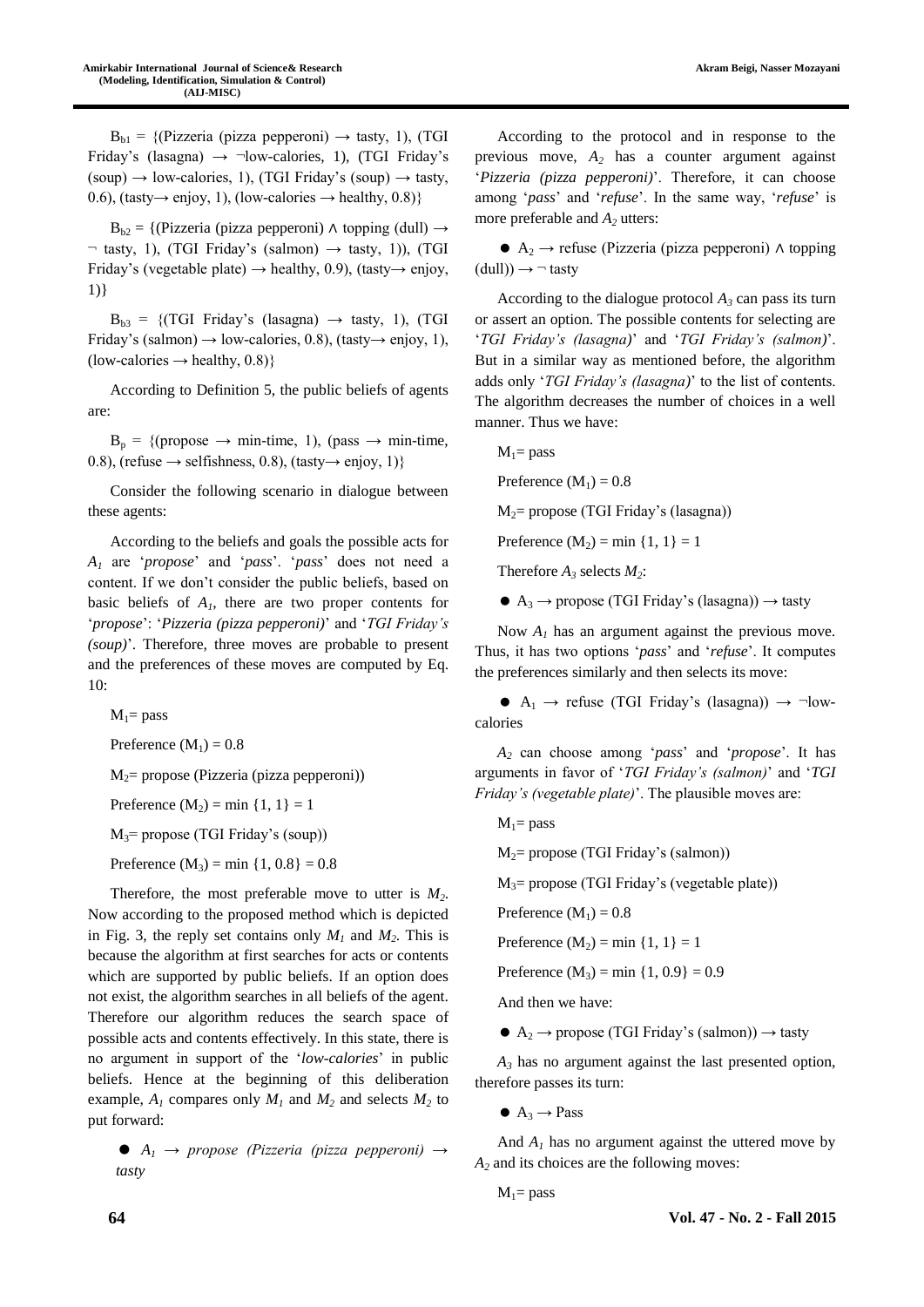**Modeling Lateral Communication in Holonic Multi Agent Systems**

 $M_2$ = propose(TGI Friday's (soup))

Preference  $(M_1) = 0.8$ 

Preference  $(M_2) = min \{1, 0.6\} = 0.6$ 

And its selection is:

 $A_1 \rightarrow P$ ass

Finally, the agents' agreement is 'TGI Friday's (salmon)' and the dialogue is ended. Note that if we don't consider the public beliefs, in the last step A1 has another argument in favor of '*TGI Friday's (soup)*' which is '*TGI Friday's (soup)*  $\rightarrow$  *low-calories'* with preference value of 0.8. Therefore ignoring the public beliefs may cause to present the move '*TGI Friday's (soup)*'. This means that the dialogue does not end and the volume of exchanged messages will increase.

## **6. CONCLUSIONS**

A MAS organization model defines the structure of agents, their groups, their roles and interaction patterns. Holonic organization is a hierarchical structure of some recursive parts named holons. In a holon, the group of agents cooperate together to reach common objectives of the holon. Agents in a holonic system can communicate laterally between their teammates in a holon or can send their messages to other holons through a head of the holon. In this paper, we focused on lateral communication between agents in a holon. All members of a holon must be committed to the defined common goals of the holon. Also in a holon, agents pass their messages according to some rules called dialogue protocol. The protocol defines which speech acts are plausible for replying a presented speech act. Using dialogue strategy, agent can select the most preferable speech act among allowed ones by the protocol.

In this paper, we introduced a dialogue strategy for a group of homogenous agents in a holon based on argumentation concepts. We apply argumentation concepts to define the preferences of allowed speech acts and make decisions to select the most preferable move. The main idea is to determine the public beliefs of holon which are the base of making decision about which speech act is the best. Applying the agents' public beliefs in dialogue strategy decreases the volume of exchanged messages. We have used the argumentation theory to determine the priority of dialogue moves, and making decision for selecting the best one.

The proposed method can be applied in various dialogue types. In this paper, we have illustrated our algorithm through an example of deliberation dialogue in a group of agents in a holonic organization. Via this example we saw that the proposed method has significant efficiency in decreasing the number of exchanged messages.

In this work, it is assumed that all agents have the same role in a holon. As a future work, we will apply the proposed method in vertical dialogue in holonic multi agent systems. In that case the priority of the goals, beliefs and supporting arguments and also the autonomy of members of holons are different according to their roles and levels.

## **ACKNOWLEDGMENTS**

The first author would like to thank Iran Telecommunication Research Center, Tehran, Iran, for their supports.

## **REFERENCES**

- [1] M. Wooldridge, An Introduction to Multi Agent Systems, Second edition, WILEY Publication, 2009.
- [2] B. Horling, V. Lesser, "a survey of multi-agent organizational paradigms," The Knowledge Engineering Review, Vol. 19(4), Pages 281 – 316, Cambridge University Press, 2005.
- [3] E. Van Baar, R. Verbrugge, "A communication algorithm for teamwork in multi-agent environments," Journal of Applied Non-Classical Logics, Vol. 19 (4), Pages 431-461, Taylor & Francis Publication, 2009.
- [4] P. Mathieu, J. C. Routier, Y. Secq, "Dynamic organization of multi-agent systems," in Proceedings of the first international joint conference on Autonomous agents and multiagent systems: part 1, Pages 451-452, ACM, 2002.
- [5] A. González-Pardo, P. Varona, D. Camacho, F. D. B. R. Ortiz, "Optimal message interchange in a self-organizing multi-agent system," In Intelligent Distributed Computing IV, Pages 131-141, Springer Berlin Heidelberg, 2010.
- [6] O. Boissier, F. Balbo, F. Badeig, "Controlling multi-party interaction within normative multiagent organizations," Coordination, Organizations, Institutions, and Norms in Agent Systems VI, Springer, Pages 357-376, 2011.
- [7] A. Fatemi, K. Zamanifar, N. Nematbakhsh, "Adaptive team-based multi-agent organizational model: a case in rescue systems," International Journal of Computer Science & Information Technology (IJCSIT), Vol. 3(2), Pages 165-175, 2011.